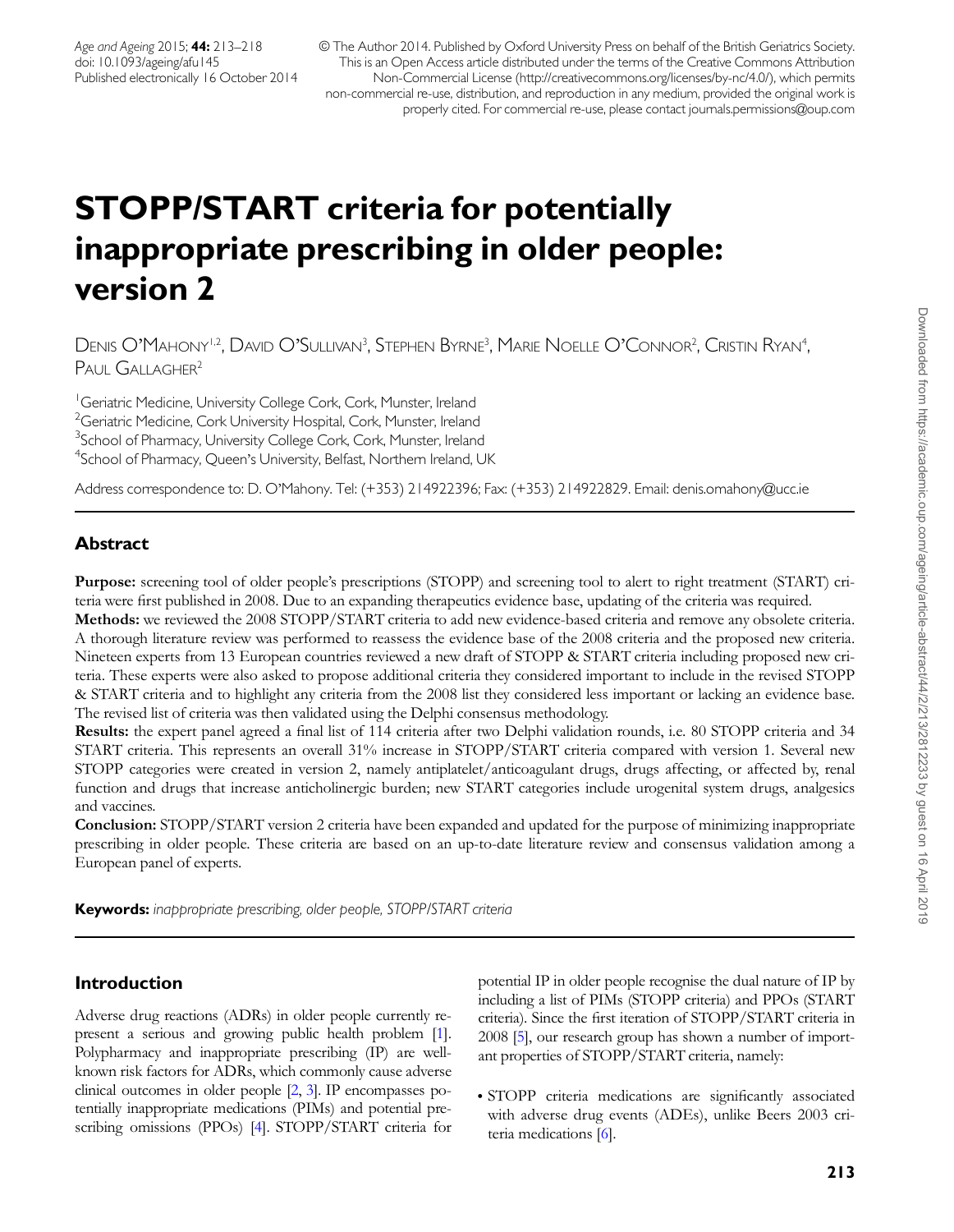- STOPP/START criteria as an intervention applied at a single time point during hospitalisation for acute illness in older people significantly improve medication appropriateness [\[7](#page-5-0)], an effect that is maintained 6 months postintervention.
- STOPP/START criteria as an intervention applied within 72 h of admission significantly reduce ADRs (with an absolute risk reduction of 9.3%; number needed to treat  $= 11$ ) and average length of stay by 3 days in older people hospitalised with unselected acute illnesses [\[8](#page-5-0), [https://](http://www.nice.org.uk/) [www.clinicaltrials.gov/ct2/show/study/NCT01467050](http://www.nice.org.uk/), 19 June 2014, date last accessed]).

For these reasons, we contend that STOPP/START criteria have practical clinical value. Although these findings are recent, it has become clear that an updated version of STOPP/START criteria is required due to a changing evidence base underpinning the first version of STOPP/ START, the licensing of important new drugs since 2008 and the recognition of a more extensive list of PIMs than had been included in version 1. In addition, a number of STOPP/START criteria were no longer considered completely accurate or relevant, e.g. the use of calcium channel blockers (of any kind) in patients with chronic constipation (STOPP criterion) and the use of aspirin for primary prevention of cardiovascular disease in patients with diabetes (START criterion). It was also clear that a small number (12 in total) of criteria in STOPP/START version 1 were lacking in clinical importance or prevalence and were therefore of less relevance compared with other criteria in the list. In addition, there were some important criteria that were absent from STOPP/START version 1. Finally, we considered that STOPP/START criteria would be enhanced by seeking the input of a wider ranging panel of experts from across Europe than the panel of Irish and UK experts involved in the validation of version 1; this was to reflect Europe-wide prescribing practices in the general population of older people.

The aim of this study was to prepare and validate a new version of STOPP/START criteria so as to reflect more complete and up-to-date sets of PIMs and PPOs that may have serious negative effects on the health and well-being of older people in most clinical settings.

# **Methods**

We proposed new criteria to be added to the 2008 list of STOPP/START criteria on the basis of an expanded evidence base since 2008. We evaluated these proposed new criteria in terms of their clinical importance, accuracy and evidence base. If the proposed new criteria met these requirements, we included them in the first draft of the STOPP/ START version 2 criteria for further validation.

We recruited a panel of 19 experts from 13 countries in Europe, who had recognised expertise in Geriatric Medicine and pharmacotherapy in older people. We asked each expert to comment on the 2008 STOPP/START criteria, in particular their opinions on their current validity

214

and relevance. We asked the expert panel members to propose additional STOPP and START criteria and ways to improve the structure and content of the existing criteria. We evaluated all new criteria proposed by the expert panel in terms of their clinical importance, accuracy and evidence base.

We then undertook a process of establishment of the evidence base to support all proposed criteria, including both the criteria to be retained from STOPP/START version 1 and also the suggested additional criteria. The STOPP/START version 1 criteria were reviewed in terms of the current evidence base to support them. Some of the version 1 criteria were found to lack a firm evidence base, e. g. statin therapy for primary prevention of cardiovascular disease in diabetes mellitus. The authors proposed some new criteria, as did the expert panel members. We then searched PubMed, Embase and Cochrane Library databases for recent published evidence to underpin each version 1 criterion and the proposed new criteria. The key search words relating to each proposed criterion were entered in the three databases and relevant articles identified in the categories: systematic reviews, randomised controlled trials (RCTs) and reviews. In addition, we examined other sources, such as recently published textbooks, the British National Formulary and NICE ([http://www.nice.](http://www.nice.org.uk/) [org.uk/](http://www.nice.org.uk/)) and SIGN ([http://www.sign.ac.uk/guidelines/](http://www.sign.ac.uk/guidelines/published/numlist.html) [published/numlist.html,](http://www.sign.ac.uk/guidelines/published/numlist.html) 1 March 2014, date last accessed) treatment guidelines for sources of references. Where we did not find systematic reviews to support a particular criterion, we searched for reviews or RCTs that indicated clearly that the criterion was evidence based and therefore appropriate to include in STOPP/START version 2. Three members of the research team (the principal author and two postgraduate students under the principal author's supervision) read the selected articles to ensure their suitability as support evidence. From the initial list of proposed criteria, we removed criteria that did not have a clear evidence base. The remaining proposed criteria were organised according to physiological systems for further consensus assessment by the expert panel.

We then made available all of the relevant reference articles that constituted the support reference bank for the STOPP/START version 2 draft criteria to the members of the expert panel; we provided the latter in an online reference paper repository, using DropBox<sup>®</sup> software. The Delphi panel members were offered the abstracts and full publication versions of all of the selected articles relating to each proposed criterion. Each of the selected articles provided an evidence base to support each proposed criterion, and it was left to the discretion/need of each Delphi panel member to assess the evidence presented from the selected articles provided by the literature search. We did not ask the Delphi panel members to read all articles in a systematic manner and to provide a standardised rating of each article offered as evidence to support individual criteria. Rather, the articles were provided as a reference repository to be accessed whenever the expert panel members needed to check the supporting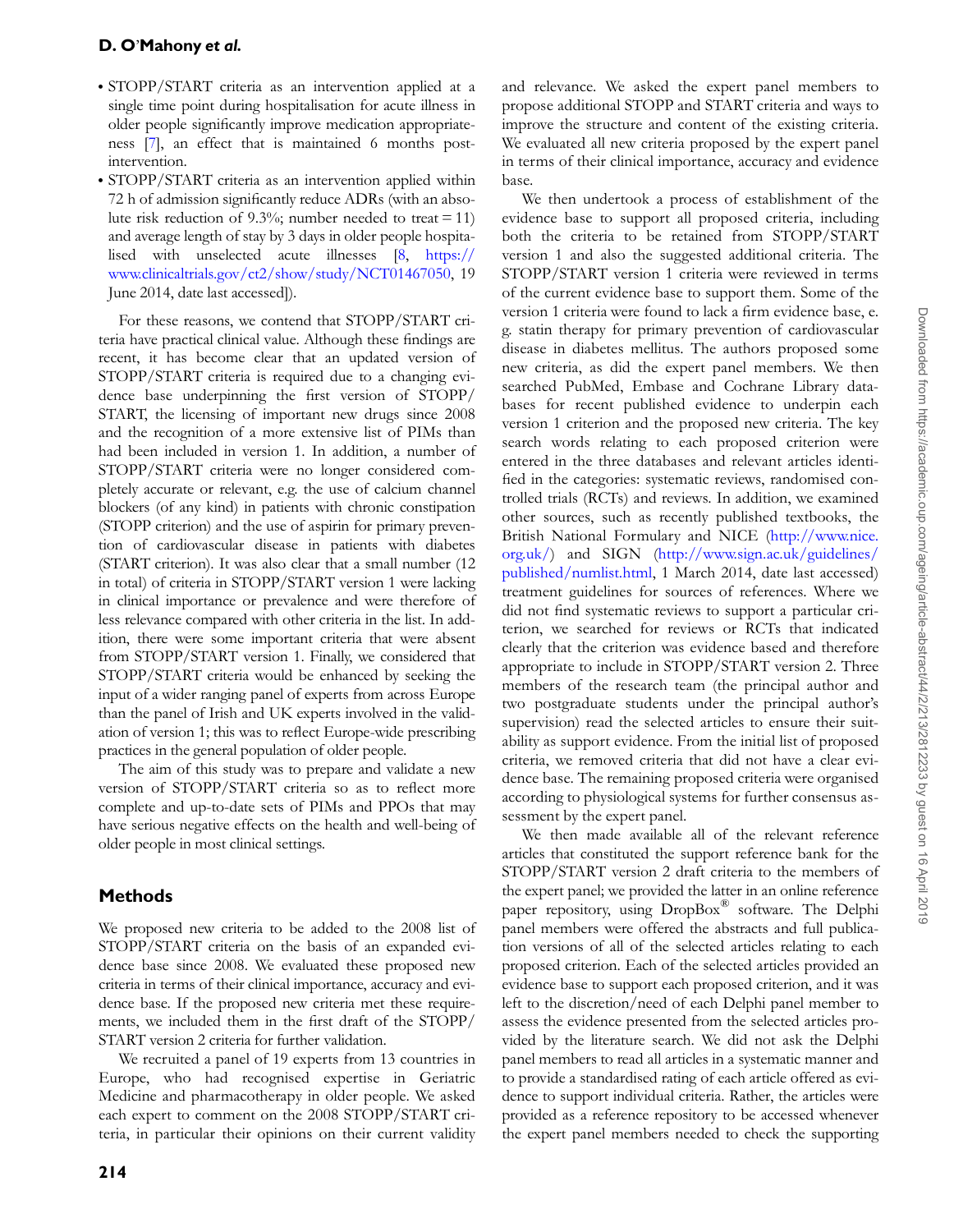reference papers relating to particular proposed STOPP/ START criteria.

As with STOPP/START version 1, topics were chosen for inclusion according to their considered importance within each physiological system, provided they had a sound evidence base, following literature search.

When the review of the first draft of version 2 criteria was complete, we sent the draft criteria to each member of the expert panel for review and feedback. We used SurveyMonkey® software to facilitate an online Delphi validation, an established method of achieving consensus [\[9\]](#page-5-0). Using the Delphi validation method, we presented each criterion to the expert panel members in the form of a statement, e.g. Antipsychotics (i.e. other than quetiapine or clozapine) in older patients with Parkinsonism or Lewy Body Disease should be avoided due to the risk of severe extra-pyramidal symptoms. Each expert panel member then chose his/her level of agreement with each statement, ranging from 'strongly agree' to 'strongly disagree'. Panellists were also given a 'don't know' option and had the opportunity to comment on each suggested criterion using free text feedback before moving to the next proposed criterion for evaluation.

A Likert scale was used to measure the responses:  $0 =$ don't know; 1 = strongly agree; 2 = agree; 3 = neutral;  $4 =$  disagree;  $5 =$  strongly disagree. The median and interquartile range values were calculated for each response in each iteration of the Delphi process. Criteria with a median value of 1 or 2 and a 75th centile value of not >2 were retained. Criteria with a higher median value were excluded.

Following the first validation round, we removed any proposed criteria that did not meet the retention requirements. We then drew up the second draft of the new criteria and proceeded to a second round of Delphi validation, once again using an online method, and inviting free text feedback from panel members on each criterion. As in the first validation round, we excluded those criteria that did not meet the retention requirements detailed previously. We planned to continue this process of repeated Delphi validation rounds until agreement to retain or reject was reached on all proposed criteria before declaring that the validation process was complete.

The construction and validation process of STOPP/ START version 2 is summarised as follows:

- Phase 1: Call for review of STOPP/START version 1 criteria and proposal of a new evidence-based criteria/removal of obsolete criteria.
- Phase 2: Draft 1 of STOPP/START version 2 criteria.
- Phase 3: Search of PubMed, Embase and Cochrane databases for systematic reviews, reviews and other references to support STOPP/START version 2 criteria.
- Phase 4: Draft 2 of STOPP/START version 2 criteria, with support literature.
- Phase 5: Delphi validation Round 1 (19 experts).
- Phase 6: Draft 3 of STOPP/START version 2 criteria.
- Phase 7: Delphi validation Round 2 (19 experts).
- Phase 8: Draft 4 of STOPP/START version 2 criteria (final draft).

#### **Results**

 $ST<sub>C</sub>$ 

 $ST/$ 

For the first expert panel consultation, there was a list of 138 proposed STOPP/START criteria for evaluation. These included the original 87 STOPP/START version 1 criteria plus 37 possible additional criteria proposed by the Irish STOPP/START criteria group; we also received suggestions for a further 14 criteria from the international expert review panel. Of the 138 proposed criteria, 127 criteria had supporting published evidence sufficient to warrant their inclusion in Round 1 of the Delphi validation which yielded 124 criteria with median Likert scores of 1 or 2. One hundred and seven of these 124 criteria had median Likert scores with 75th centile values of 1 or 2 and were retained as validated criteria. The remaining 17 criteria (7 STOPP and 10 START criteria) formed the basis for Delphi consensus Round 2 which achieved consensus on 7 criteria; a third consensus validation round was not required. The full list of references which supports the new STOPP criteria and START criteria is given in [Supplementary data, Appendices 1 and 2](http://ageing.oxfordjournals.org/lookup/suppl/doi:10.1093/ageing/afu145/-/DC1) and the final list of new STOPP criteria and the new START criteria is given in [Supplementary data, Appendices 3 and 4](http://ageing.oxfordjournals.org/lookup/suppl/doi:10.1093/ageing/afu145/-/DC1) available in [Age and](http://ageing.oxfordjournals.org/lookup/suppl/doi:10.1093/ageing/afu145/-/DC1) [Ageing](http://ageing.oxfordjournals.org/lookup/suppl/doi:10.1093/ageing/afu145/-/DC1) online, respectively.

Fifteen of the criteria from STOPP/START version 1 were not included in STOPP/START version 2 (Table 1) on the basis of a lack of sufficiently robust or consistent evidence in the published literature [\[10\]](#page-5-0). Table [2](#page-3-0) details those criteria rejected during the Delphi consensus validation of STOPP/START version 2.

Table 1. STOPP/START version 1 criteria removed from the proposed version 2 because of weak or equivocal supporting evidence

| OPP criteria                                                                                                                                            |
|---------------------------------------------------------------------------------------------------------------------------------------------------------|
| Aspirin with no history of coronary, cerebral or peripheral arterial occlusive                                                                          |
| symptoms                                                                                                                                                |
| Calcium channel blockers with chronic constipation                                                                                                      |
| Non-cardioselective beta-blocker with chronic obstructive pulmonary disease<br>Use of aspirin and warfarin in combination without histamine H2 receptor |
| antagonist (except cimetidine because of interaction with warfarin) or proton<br>pump inhibitor                                                         |
| Dipyridamole as monotherapy for cardiovascular secondary prevention                                                                                     |
| Aspirin to treat dizziness not clearly attributable to cerebrovascular disease                                                                          |
| Phenothiazines in patients with epilepsy                                                                                                                |
| Diphenoxylate, loperamide or codeine phosphate for treatment of severe<br>gastroenteritis                                                               |
| Selective alpha-blockers in males with frequent urinary incontinence, i.e. one<br>or more episodes of incontinence daily                                |
| First-generation antihistamines in patients with falls                                                                                                  |
| Long-term opioids in patients with falls                                                                                                                |
| Long-term opioids in those with dementia unless indicated for palliative care                                                                           |
| or management of moderate/severe chronic pain syndrome                                                                                                  |
| ART criteria                                                                                                                                            |
| Metformin with type 2 diabetes mellitus $+/-$ metabolic syndrome (in the                                                                                |
| absence of renal impairment, i.e. serum creatinine $> 150 \mu$ mol/l, or estimated                                                                      |
| GFR < 50 ml/min/1.73 m <sup>2</sup> )                                                                                                                   |
| Aspirin for primary prevention of cardiovascular disease in diabetes mellitus                                                                           |

Statin therapy for primary prevention of cardiovascular disease in diabetes mellitus

GFR, glomerular filtration rate.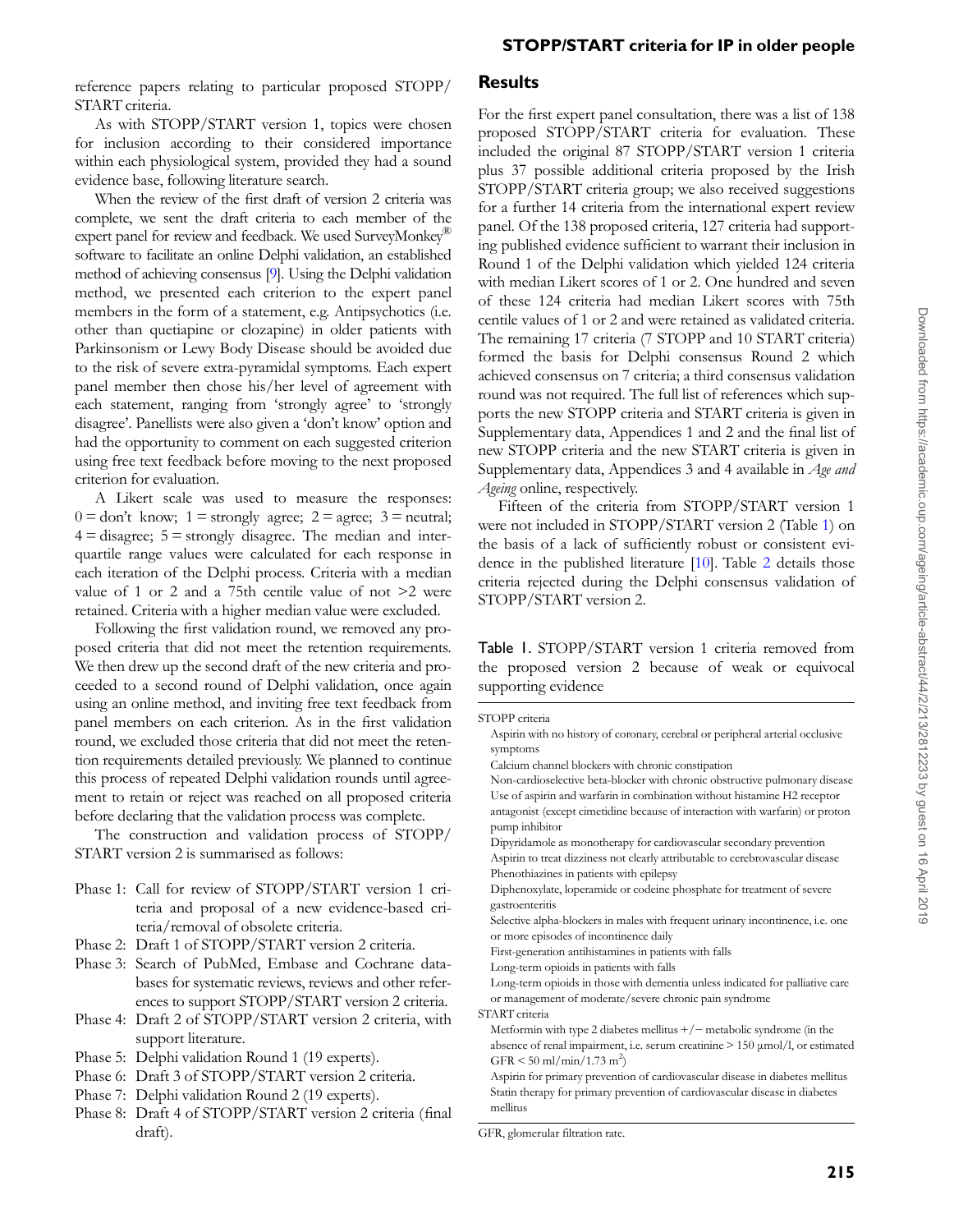#### <span id="page-3-0"></span>D. O'Mahony et al.

Table 2. Proposed criteria rejected by the expert panel for inclusion in STOPP/START version 2 using Delphi consensus

Rejected new STOPP criteria

Diuretic for treatment of hypertension with concurrent urinary incontinence (may exacerbate incontinence)

SSRIs with concurrent bleeding diathesis, prescription of anticoagulants or antiplatelet agents (increased risk of bleeding in general), active peptic ulcer disease or concurrent NSAID prescription (risk of gastrointestinal bleeding) SSRIs in patients with previous history of major non-traumatic bleeding or in combination with drugs that may promote peptic ulceration, e.g. NSAIDs (increased risk of recurrent major bleeding)

Aspirin, clopidogrel, dipyridamole, vitamin K antagonists, direct thrombin inhibitors or factor Xa inhibitors with concurrent high bleeding risk, i.e. HAS-BLED score ≥3; HAS-BLED (hypertension, abnormal renal/liver function, stroke, bleeding history, labile INRs, elderly (age > 65 years), drugs that promote bleeding/alcohol)

Antidepressants of any kind in patients with recurrent falls

Rejected new START criteria

Memantine for moderate–severe Alzheimer's disease

Dopamine agonist (e.g. ropinirole or pramipexole) for Restless Legs

Syndrome once iron deficiency has been excluded

Statin therapy in diabetes mellitus, unless the patient is at end of life or more appropriate for palliation

Phosphodiesterase type-5 inhibitor with persistent erectile dysfunction

SSRI, selective serotonin reuptake inhibitor; NSAID, non-steroidal antiinflammatory drug.

While these criteria have a significant supportive evidence, the expert panel did not judge them to be of such high importance as to be considered potentially inappropriate in every case where they are encountered.

#### **Discussion**

STOPP/START criteria are important for several reasons. Since the first iteration of STOPP/START in 2008, there have been 74 published articles describing the use of STOPP/START criteria in the PubMed database [\[http://](http://www.ncbi.nlm.nih.gov/pubmed/?term=stopp+criteria) [www.ncbi.nlm.nih.gov/pubmed/?term=stopp+criteria](http://www.ncbi.nlm.nih.gov/pubmed/?term=stopp+criteria) (14 November 2013, date last accessed)], including 5 review articles and 45 original research articles involving STOPP/ START criteria in various clinical scenarios. These publications originate from 24 countries. A recent Australian study comparing Beers criteria, STOPP/START criteria and prescribing indicators in Elderly Australians criteria concluded that the number and scope of drug-related problems identified by pharmacists was best represented by STOPP/ START criteria [\[11](#page-5-0)].

The fact that STOPP/START criteria have been successfully applied for both research and practical clinical purposes in several countries in Europe, Asia, Australia, North America and South America indicates that the criteria probably have true global relevance. The relevance of STOPP/ START criteria is further supported by the tangible clinical benefits demonstrated in the studies completed by our group, alluded to in the Introduction.

Version 2 of STOPP/START, with 114 criteria, represents a 31% increase in the total number of criteria included in version 1. This number of criteria may be considered unwieldy by some users, particularly those in busy clinical practice. Development of STOPP/START software applications has opened up the real possibility of applying the criteria in routine clinical practice globally.

Undoubtedly, some criteria have greater clinical importance than others, and there may be an argument in favour of hierarchical prioritisation within the overall set of STOPP/ START criteria. However, we considered that such hierarchical prioritisation might introduce unnecessary complexity to using STOPP/START, particularly when the criteria refer to potential rather than absolute medication inappropriateness.

Inevitably, there will be comparisons between STOPP/ START version 2 and Beers criteria version 4 published in 2012 [\[12\]](#page-5-0). Although we have included a new section in STOPP criteria containing three implicit prescribing rules, STOPP/START, like Beers criteria, are essentially explicit criteria for PIMs. However, some important essential differences between STOPP/START and Beers criteria remain, principally the list of PPO's (START criteria) and the avoidance of mention of some Beers criteria drugs that are now absent from most European drug formularies, e.g. guanabenz, reserpine, mesoridazine, estazolam, trimethobenzamide and metaxalone.

In STOPP/START criteria, we decided not to indicate the comparative clinical relevance/severity of each criterion, since we considered almost all of the potential instances of IP in STOPP and START lists to be non-trivial, i.e. potentially serious.

There are several PIM criteria sets in the published literature [\[4\]](#page-5-0). However, only five published studies describe the application of PIM criteria as an intervention tool for improving medication appropriateness [[13](#page-5-0)–[16\]](#page-5-0). Three of these five studies describe the use of Beers criteria or variations of Beers criteria [\[13](#page-5-0)–[15](#page-5-0)], one study deals with inappropriate prescribing in the elderly tool (IPET) criteria [[16\]](#page-5-0) and one study with STOPP/START criteria [[7\]](#page-5-0). In our opinion, only those sets of PIM criteria that have tangible clinical benefit when applied as an intervention merit serious attention. Three of these five intervention studies used either Beers criteria or an adaptation of Beers criteria or IPET criteria as both the intervention and the primary outcome measure [\[13](#page-5-0)–[15](#page-5-0)]. Gill *et al.* [[16\]](#page-5-0) reported that  $37.9\%$  of PIMs identified by IPET were discontinued by the prescribing physician, i.e. the intervention and the outcome measure were essentially the same. Although all five studies report benefit, only the study by Gallagher et al. [\[7\]](#page-5-0) described an intervention (STOPP/ START criteria) that was distinct from the outcome measure (Medication Appropriateness Index).

All explicit IP criteria essentially aim to improve medication appropriateness and/or avoid potentially serious ADRs and ADEs. IP criteria are clinically relevant if they significantly reduce the rate of ADRs or ADEs when applied prospectively to an unselected population of older patients in a particular clinical setting. STOPP/START criteria meet this essential requirement for clinical relevance on the basis of a highly significant reduction in ADR incidence in older hospitalised patients whose medication has been adjusted according to STOPP/START criteria compared with similar older patients receiving standard pharmaceutical care [[8\]](#page-5-0).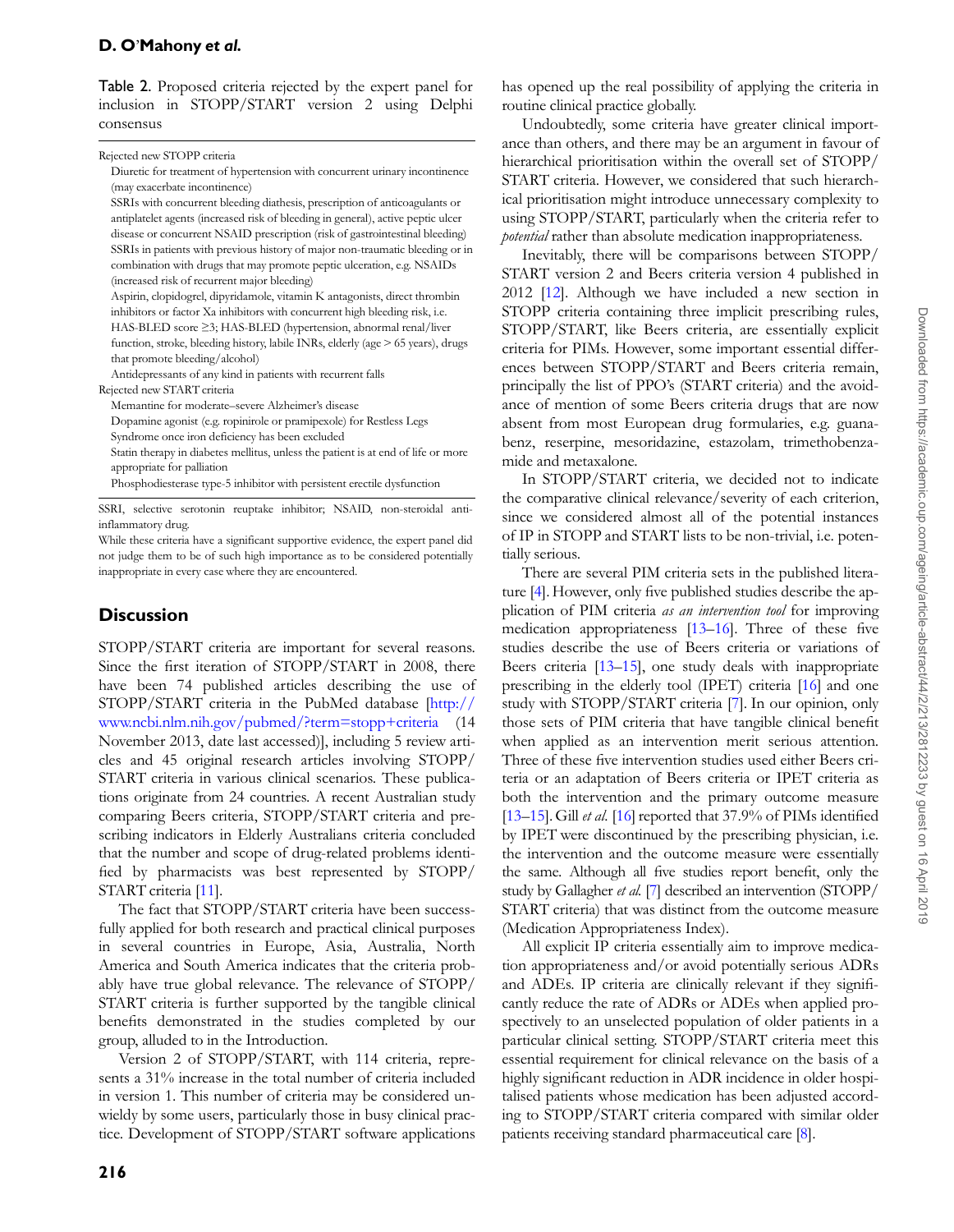<span id="page-4-0"></span>The present validation study shows the need to update and revise explicit IP criteria on a regular basis. The total number of STOPP/START criteria has increased by 31% from version 1 to version 2 between 2008 and 2013. Most of the extra criteria do not pertain to new drugs with new indications arriving on the market during that 5-year time interval. Rather, they arise from new trial information, new systematic reviews and expert panel suggestions for additional criteria.

Although there are research data to indicate that the first iteration of STOPP/START as an intervention has clinical relevance in the acute hospital setting, it remains to be seen whether STOPP/START version 2 offers further ADR/ ADE prevention benefits to older patients in various clinical settings. A recently funded European Commission Seventh Framework Programme project, called SENATOR [\[http://](http://www.senator-project.eu) [www.senator-project.eu](http://www.senator-project.eu) (19 June 2014, date last accessed)], will examine the efficacy of a new pharmacotherapy optimisation software intervention based largely on STOPP/ START criteria. The primary outcome measure of the international multi-centre RCT designed to test SENATOR software's efficacy will be ADR incidence in older people hospitalised with acute illness.

## Key points

- PIMs and PPOs are commonly encountered in older people. PIMs and PPOs are closely related to ADEs and ADRs, but they are preventable.
- STOPP/START criteria have been shown to be significantly associated with ADEs in acutely ill older people, unlike Beers criteria.
- In single-centre RCTs, STOPP/START criteria used as an intervention significantly improve medication appropriateness and reduce the incidence of ADRs in older people in hospital, compared with standard pharmaceutical care.
- Since the first publication of STOPP/START criteria in 2008, the therapeutics evidence base as it applies to older people has expanded significantly, indicating the need for updating and revision of STOPP/START criteria. The present study describes this process, resulting in a 31% increase of the number of STOPP/START criteria compared with the 2008 version, i.e. 114 criteria.

#### Acknowledgements

We are deeply grateful to the members of the expert advisory panel for their individual contributions to the updation and validation of STOPP/START version 2. The panel included the following persons: Prof. Stephen Jackson (UK), Dr Una Martin (UK), Prof. Sylvie Legrain (France), Dr Marie Laroche (France), Dr Alfonso Cruz-Jentoft (Spain), Prof. Antonio Cherubini (Italy), Prof. Graziano Onder (Italy), Prof. Tischa van der Cammen (The Netherlands), Dr Paul Jansen (Netherlands), Dr Jens-Ulrik Rosholm (Denmark), Prof. Eva

#### STOPP/START criteria for IP in older people

Topinkova (Czech Republic), Prof. Tomasz Grodzicki (Poland), Prof. Adalsteinn Gudmundsson (Iceland), Prof. Jean-Pierre Baeyens (Belgium), Prof. Mirko Petrovic (Belgium), Prof. Anne Spinewine (Belgium), Prof. Pierre Olivier Lang (Switzerland), Dr Thomas Fruehwald (Austria) and Dr Wolfgang von Renteln-Kruse (Germany).

#### Conflicts of interest

D.O.'M. and S.B. hold a patent, with others, called A Prescription Decision Support System (based on STOPP & START prescribing guidelines), lodged with the European Patent Office (Munich); patent No. 11757950.8–1952. They also possess a shareholding in Clinical Support Information Systems®, a software company established for the purpose of developing and marketing STOPP & START criteria as a set of software products.

#### Funding

This research was supported by grant funding provided by the Health Research Board of Ireland (HRB; grant number HRA\_HSR/2010/14).

### Supplementary data

[Supplementary data mentioned in the text are available to](http://ageing.oxfordjournals.org/lookup/suppl/doi:10.1093/ageing/afu145/-/DC1) subscribers in [Age and Ageing](http://ageing.oxfordjournals.org/lookup/suppl/doi:10.1093/ageing/afu145/-/DC1) online.

# Disclaimer (STOPP/START criteria version 2)

Whilst every effort has been made to ensure that the potentially inappropriate prescribing criteria listed in STOPP/ START version 2 are accurate and evidence-based, it is emphasized that the final decision to avoid or initiate any drug referred to in these criteria rests entirely with the prescriber. It is also to be noted that the evidence base underlying certain criteria in STOPP/START version 2 may change after the time of publication of these criteria. Therefore, it is advisable that prescribing decisions should take account of current published evidence in support of or against the use of drugs or drug classes described in STOPP/START version 2 criteria.

#### References

- 1. Scott I, Jayathissa S. Quality of drug prescribing in older patients: is there a problem and can we improve it? Intern Med J 2010; 40: 7–18.
- 2. Atkin PA, Veitch PC, Veitch EM, Ogle SJ. The epidemiology of serious adverse drug reactions among the elderly. Drugs Aging 1999; 14: 141–52.
- 3. Onder G, van der Cammen TJ, Petrovic M, Somers A, Rajkumar C. Strategies to reduce the risk of iatrogenic illness in complex older adults. Age Ageing 2013; 42: 284–91.